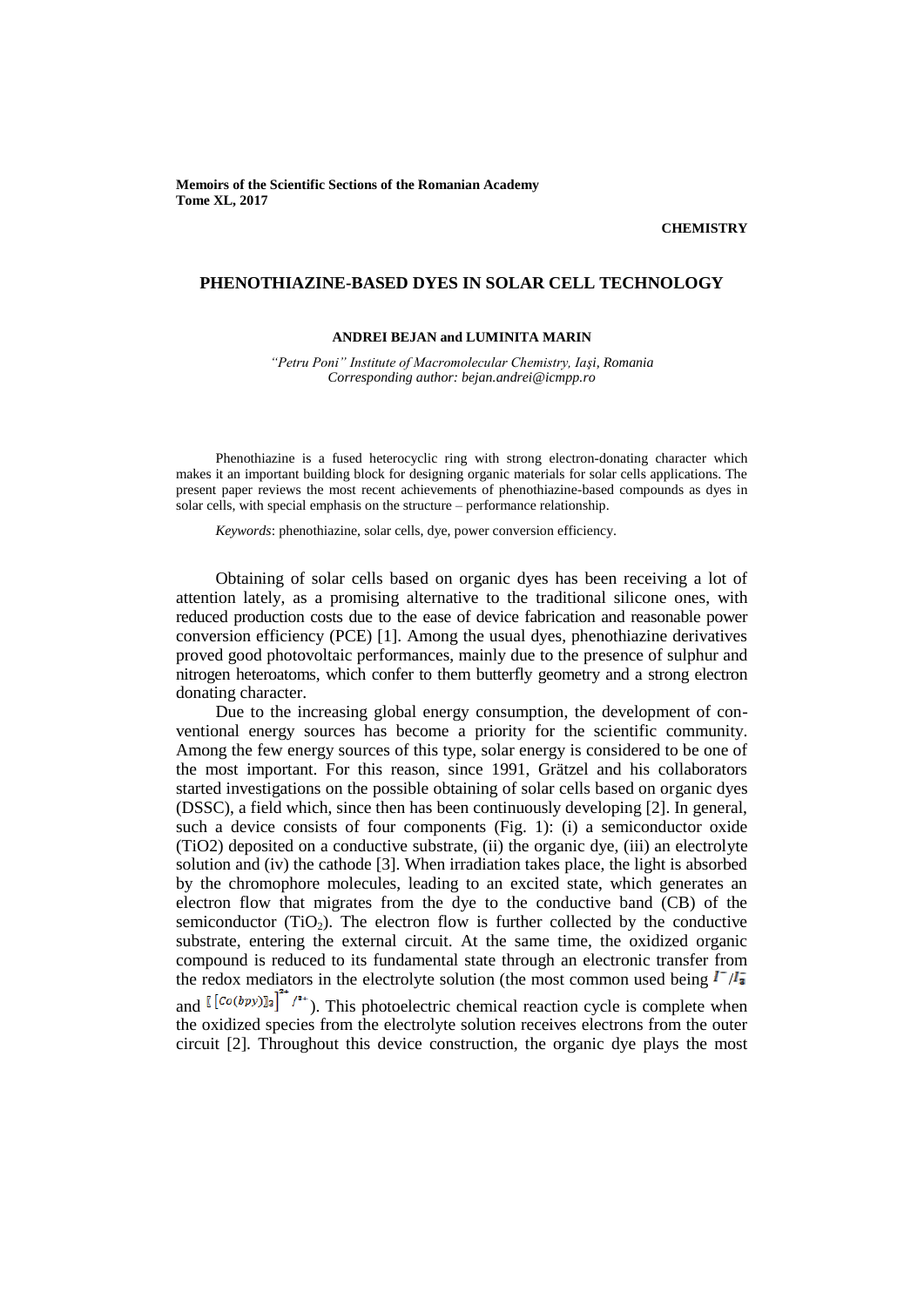important role, influencing the power conversion efficiency (PCE), the electronic charge separation, the light absorption capability and the stability of the entire system [4].



Fig. 1. Schematic representation of a solar cell

Up to now, three types of dyes have been reported in literature: organometallic complexes, pure-organic molecules, and more recently, a class of perovskites [5–7]. Among them, perovskites present the disadvantage of being toxic and relatively unstable within the device architecture. Unlike the DSSCs based on perovskites, those containing organic chromophores have many advantages, such as: low manufacturing costs, better stability, and lower toxicity [7–10]. The best photovoltaic performance achieved for DSSCs based on pure-organic chromophores and zinc or ruthenium complexes consisted of PCE values up to 12.5% [11], 11.5% [12], and 13% [13], respectively. Even though the best performance efficiency has been achieved for organometallic-based solar cells, these types of materials have limitations in their applicability at large scale because of the high production costs required [14–17]. For this reason, it is desirable to switch to the devices based on pure-organic compounds, which in some cases have proven higher performance (PCE 7.2%) [18] compared to ruthenium-based complexes (PCE 6%) [19].

In this context, many researches focused on studies involving series of pureorganic chromophores based on phenothiazine [18], triphenylamine [19–24], tetrahydroquinoline [25, 26], carbazole [27–30], which exhibited encouraging photovoltaic performances. Among them, phenothiazine-based materials occupy an important place due to several advantages, such as: (i) the non-planar butterfly geometry of the phenothiazine molecule, which leads to the prevention of molecular aggregation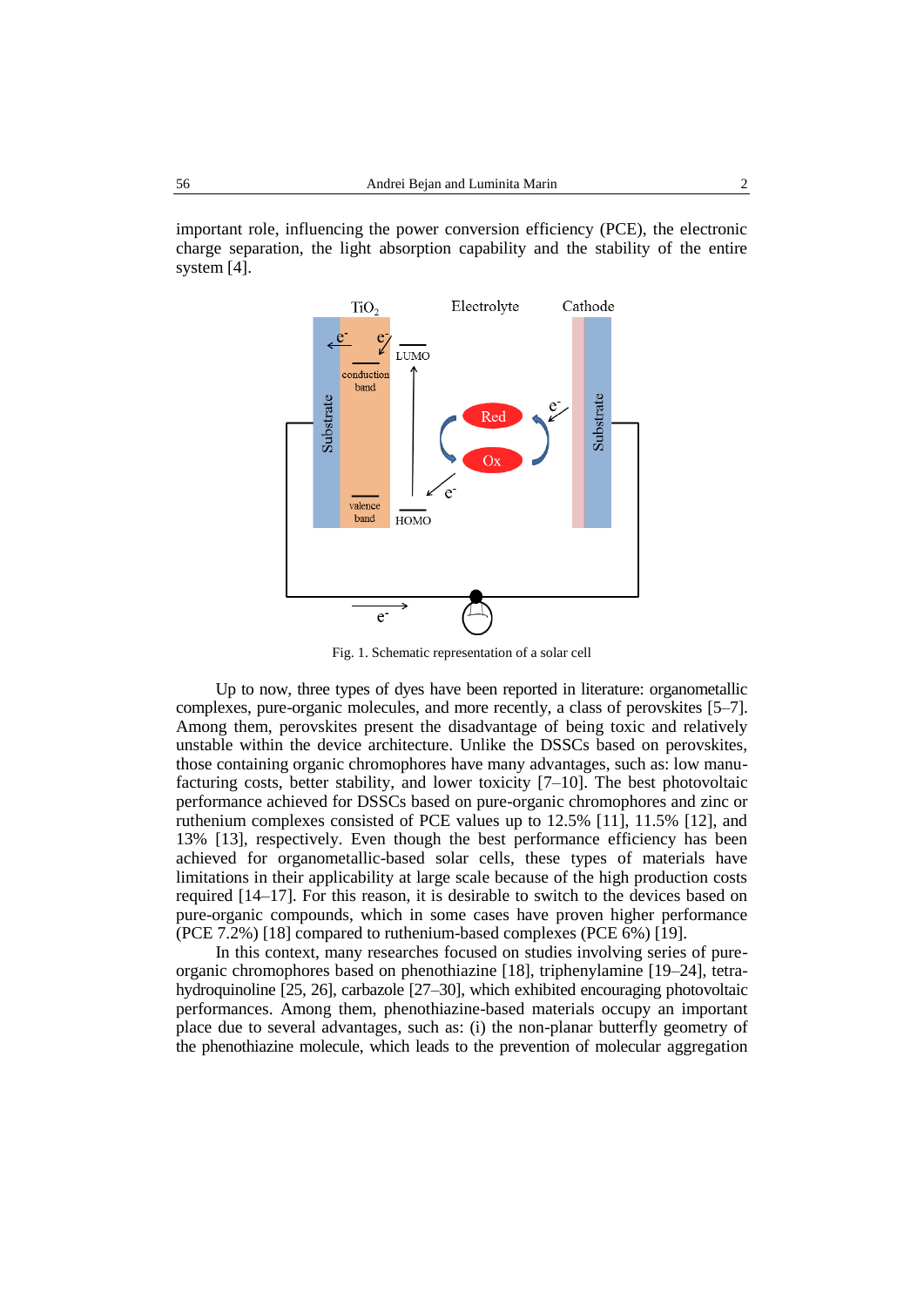and excimer formation; (ii) the presence of sulphur and nitrogen heteroatoms, which gives a strong electron donor character, much more powerful than of other compounds, such as triphenylamine, carbazole, tetrahydroquinoline, and so on [20]. Furthermore, some studies have shown that phenothiazine-based solar cells exhibit photovoltaic performance similar to that of the commercial product N719, 10.45% *vs.* 11% (**1**) [29, 30].



Chemical structure of the commercial N719 dye

## *Small-molecule dyes based on phenothiazine for DSSC*

The phenothiazine molecule has attracted researchers' attention in the field of organic dyes due to its electron donating capacity, rigid structure, as well as to the advanced electronic conjugation system it promotes. In this context, many attempts have been made to improve its photovoltaic performance, especially through molecular engineering, chemical changes induced to the reactive positions 3 (C), 7 (C), and 10 (N), respectively (**2**). In addition to these three reactive sites, a practical interest is also manifested for grafting of electron donating units in the 2 (C) and 8 (C) positions.



Chemical structure of the phenothiazine molecule (with active site positions)

The first investigations on the applicability of phenothiazine-based chromophores to solar cells technology were carried out in 2007 by Hagfeldt and Sun [20]. They reported two relatively simple donor-acceptor (D-A) chromophores based on phenothiazine substituted with a butyl radical at the N atom and an electron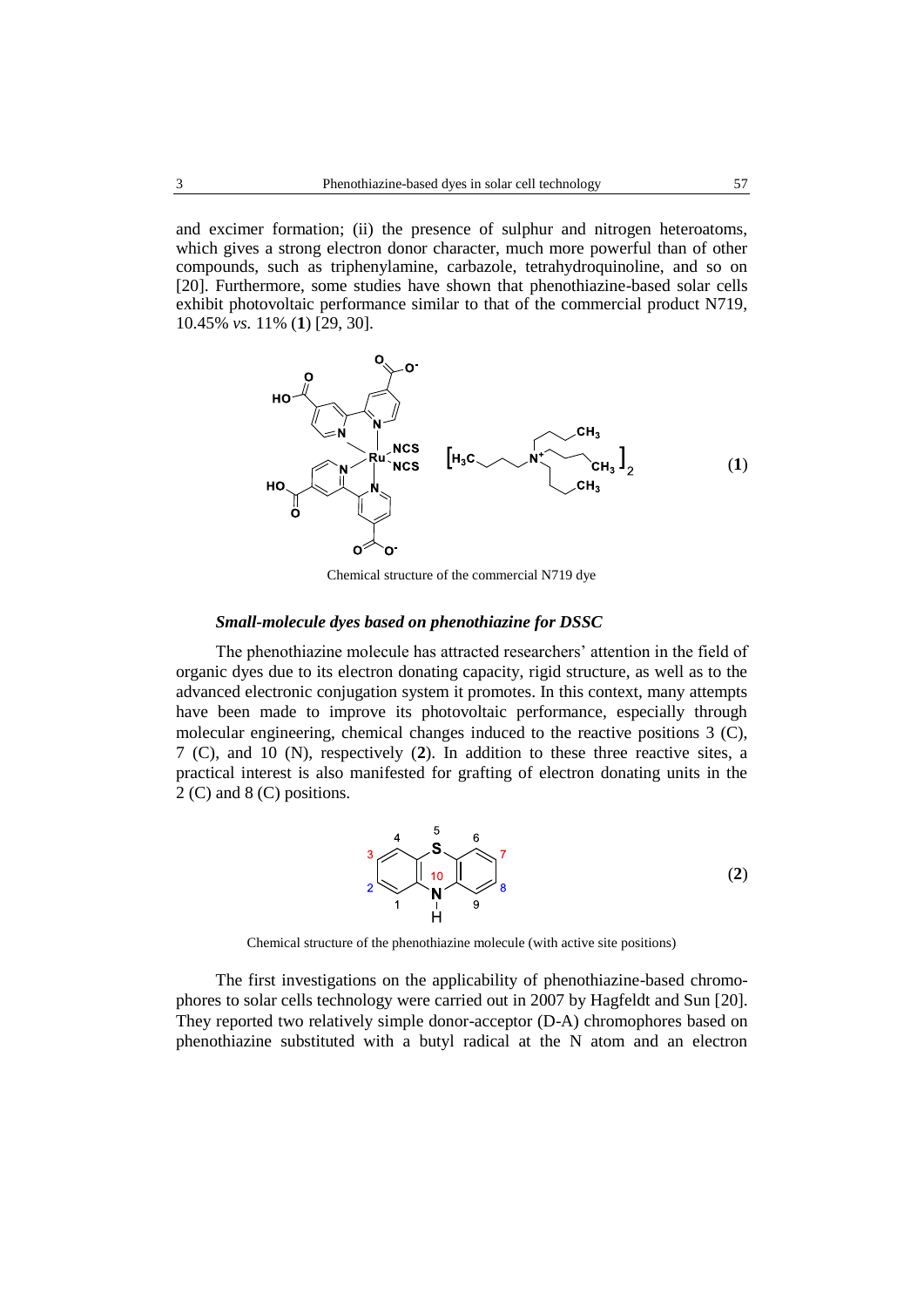acceptor unit in the reactive position 3: a cyanoacrylic acid unit (**3**), or a rodanine-3-acetic acid unit, respectively (**4**). Tests on the photovoltaic performance of the solar cells based on these compounds led to better results for the DSSC containing dye **3**. This is why, the cyanoacrylic acid unit is the most used acceptor unit to assure an advanced electron delocalization of the organic compounds based on the phenothiazine donor.



The first dyes based on phenothiazine moiety used in the DSSC technique [20]

## *The π-spacer effect upon photovoltaic performance*

Choosing of a suitable  $\pi$ -spacer in order to ensure an advanced electronic conjugation has been an important step in the obtaining of some efficient materials for organic dyes-based solar cells. Its grafting between the electron donating group and the electron accepting one leads to an advanced electronic transfer, thus leading to an extended electronic conjugation along the entire molecule (Fig. 2).



Fig. 2. Representation of the transformation of D-A type dyes into D-π-A ones

To study the effects of  $\pi$ -spacers on solar cell performance, Kim and his collaborators synthesized new phenothiazine derivatives by modifying compound (**3**),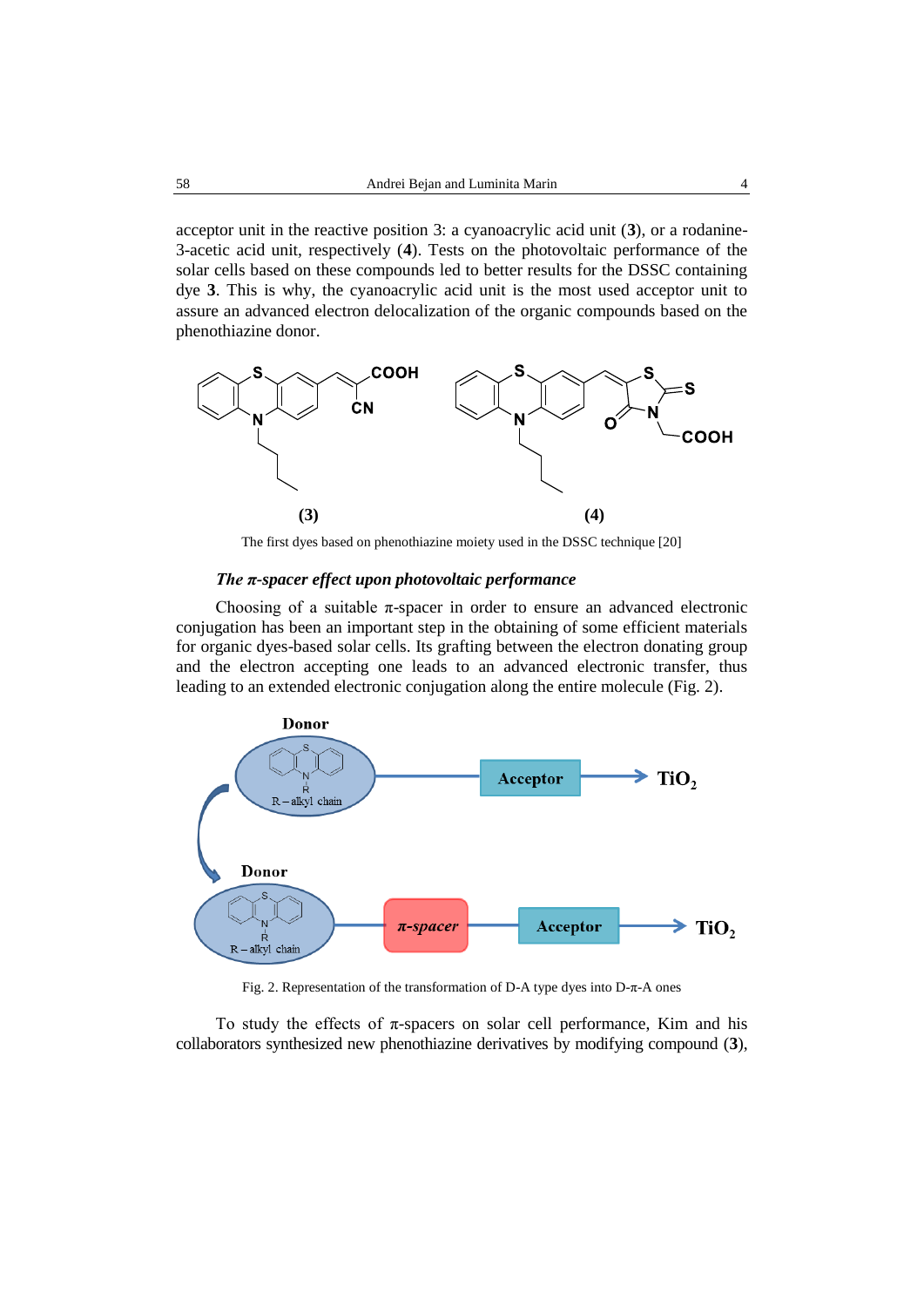or by introducing three different π-spacers - such as furan (**5**), thiophene (**6**) or 3, 4-ethylenedioxythiophene (**7**) [31]. Out of these three compounds, the highest PCE value (6.58%) was recorded for dye (**5**).



Chemical structure of D-π-A type dyes [31]

In a similar manner, Baheti and co-workers synthesized two dyes using the fluorene-thiophene unit (**8**) and the fluorene-bitiophene one (**9**) as  $\pi$ -spacers, obtaining a power conversion efficiency of 2.96% and 3.30%, respectively [32].



Chemical structure of D-π-A type dyes [32]

In the field of the  $D-\pi$ -A chromophores based on phenothiazine, a significant contribution is also brought by the Derong Cao group of researchers, who synthesized a new class of compounds by combining the electron donating phenothiazine molecule with an electron accepting one, based on cyanoacrylic acid, using different  $\pi$ spacers, such as dithienopyrrolobenzothiadiazole (DTPBT) (**10**), DTPBT-thiophene (**11**), and thiophene-DTPBT (**12**) [33]. These compounds exhibited a broad band in the visible absorption region, with a very intense peak attributed to the intramolecular charge transfer ( $\epsilon > 45000 \text{ M}^{-1} \text{ cm}^{-1}$ ). DTPBT is a compound with a planar geometry composed of several fused rings, containing both electron-rich and electron-deficient entities creating strong intermolecular interactions, which further leads to  $\pi$ - $\pi$  stacking phenomena, known as responsible for quenching the fluorescence. For this reason, and for a better performance of the device, a co-adsorbent,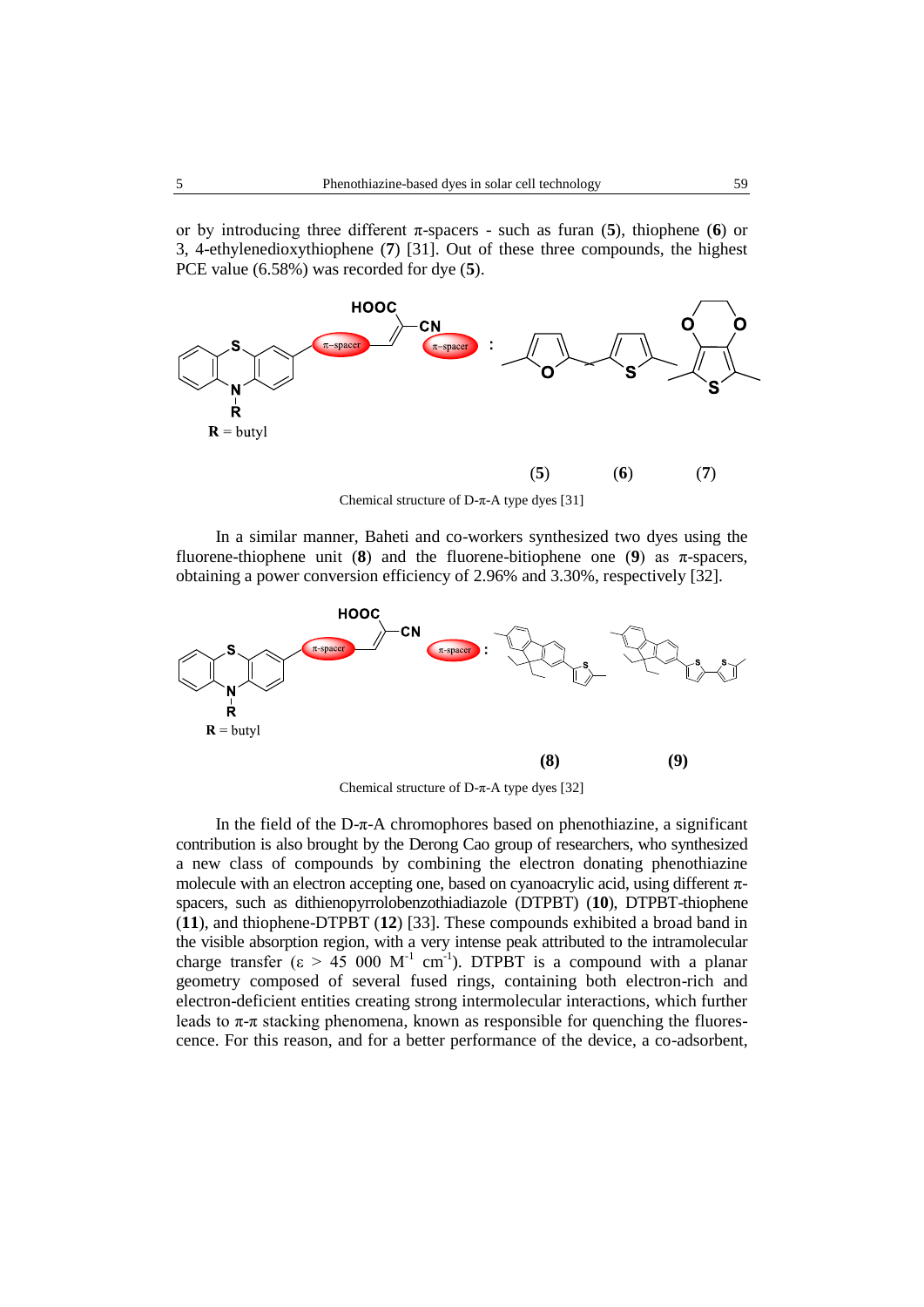such as chenodeoxycolic acid (CDCA), should be added. Upon addition of coadsorbent (1 mM), the performance of the device based on compound (**10**) presented a PCE value of 5.42%.



Chemical structure of D-π-A type dyes [33]

In order to further improve the efficiency and also to explore the relationship between the  $\pi$ -spacer and the photovoltaic performance, Cao and co-workers have synthesized three compounds which contain a diketopyrrolopyrrol unit (DPP) (**13**) and some phenyl units (**14**) (**15**). Among these three compounds, dye (**13**) showed better electronic transfer between the donor and acceptor. The solar cell based on this compound showed a power conversion efficiency of 5.16%. These results suggest that both the position and number of phenyl units significantly influence the photovoltaic performance.

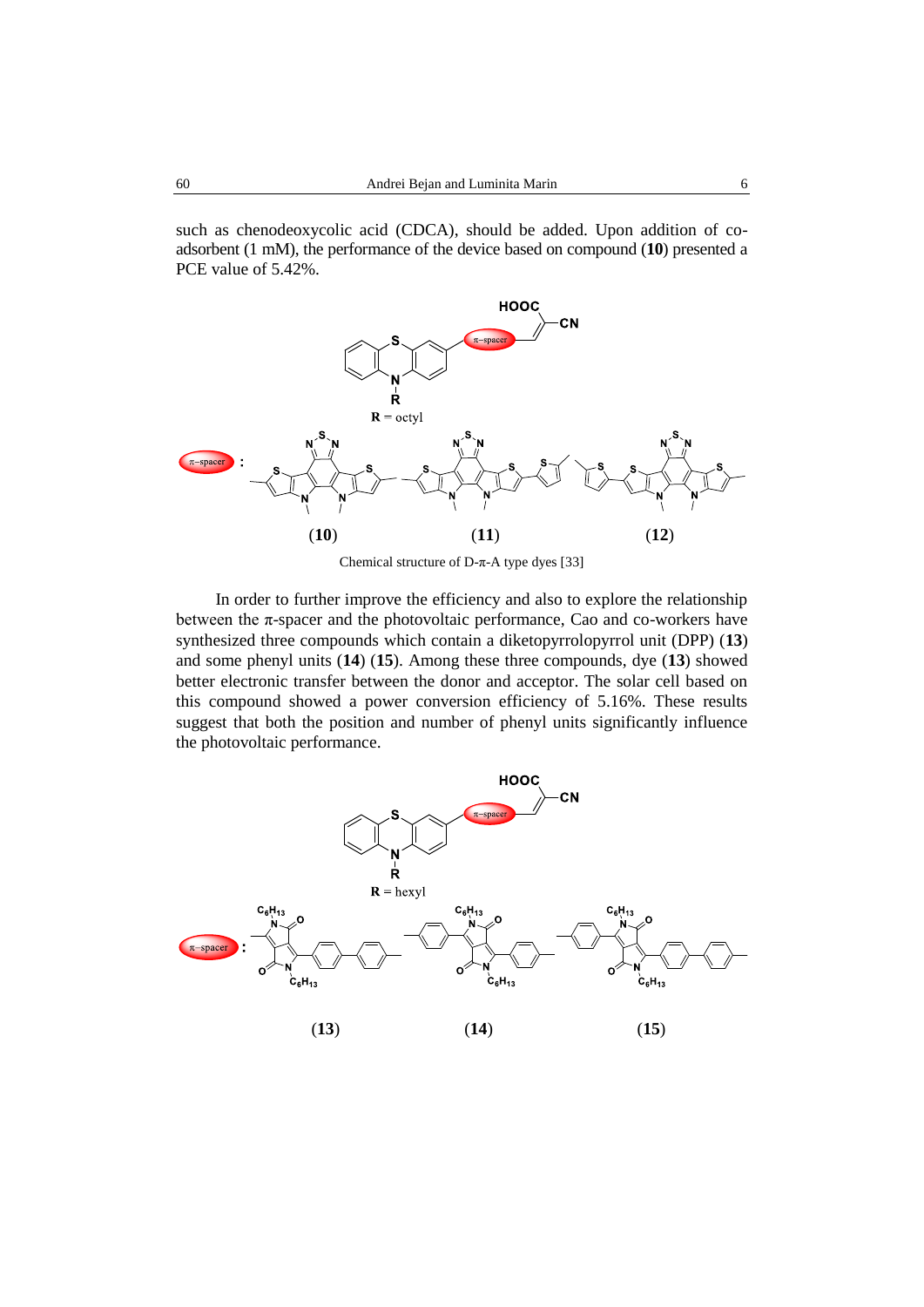#### Chemical structure of D-π-A type dyes [33]

A comparative analysis between the structure-photovoltaic efficiency relationships revealed that the introduction of  $\pi$ -spacers between the electron donating units (phenothiazine) and the electron accepting ones represents the most important strategy in the improvement of the photovoltaic performance of DSSCs. However, if the  $\pi$ -spacers exhibiting an advanced electronic conjugation are too large, aggregation by  $\pi$ - $\pi$  stacking may occur, when the electron transfer appears between the dye molecules, thus leading to a decrease in the efficiency of electron injection. Moreover, the bulky  $\pi$ -systems can lead to the photodegradation of dye molecules, reducing the stability of the solar cell device.

## *Donor* – *Donor* – *Acceptor type dyes based on phenothiazine*  $(D - D - A)$

The development of the DSSCs domain has applied numerous strategies for the improvement of phenothiazine-based dyes by molecular modification, that may lead to an increase in the absorption spectrum area and, implicitly, of the performance of the devices. One of these strategies is the introduction of an additional electron donating entity into position 7 (C) of the phenothiazine unit, generating the formation of  $D - D - A$  structures.



Chemical structure of D-D-A type dyes [30]

In this respect, a very good candidate is represented by the alkoxy-phenyl groups, known for their very pronounced electron donating character. Hua *et al.* reported a series of phenothiazine-based compounds, in which the cyanoacrylic acid acts as an electron acceptor unit, and the (4-hexyloxy) –phenyl group plays the role of an additional electron donating unit (**16**–**19**) [30].

Out of the four compounds, compound (**17**) showed the highest value of power conversion efficiency: 8.18%.

Another class of compounds with a strong electron donating character is represented by arylamine derivatives, such as carbazole, triphenylamine or indoline. Wang and collaborators have obtained three high-performance chromophores,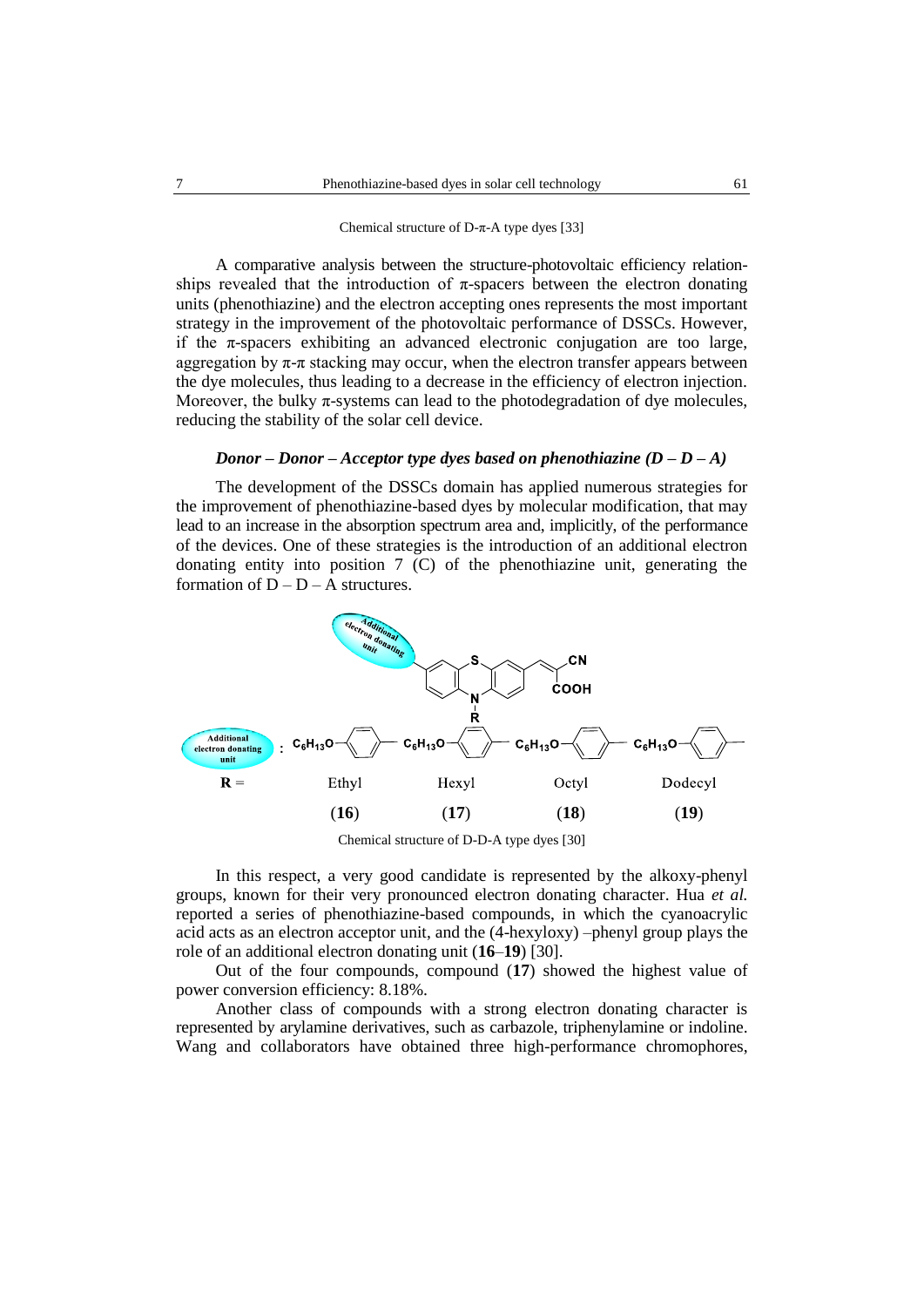using as additional electron donor units: 9-hexyl-9H-carbazole (**20**), bis(4- (2-phenylpropan-2yl) phenyl) amine (**21**) and N-phenyl-9,9-dipropyl-N- (9,9-dipropyl-9Hfluoren-2-yl)9H-fluoren-2-amine (**22**), with PCE values of 7.13%, 6.14%, and 6.46% respectively [34].



Chemical structure of D-D-A type dyes [34]

## *Phenothiazine-based polymers for DSSCs*

Another class of dyes used in DSSCs is represented by the macromolecular compounds with advanced electronic conjugation. However, they attracted a relatively low interest due to the lack of solubility, the complicated manufacturing process and the limitation of photovoltaic performance. In this field, Zhong *et al.* have developed a series of chromophores (**23**–**25**) based on polymeric metallic complexes, recording a power conversion efficiency of 1.57% [35].



Chemical structure of phenothiazine-based polymeric metallic complexes dyes [35]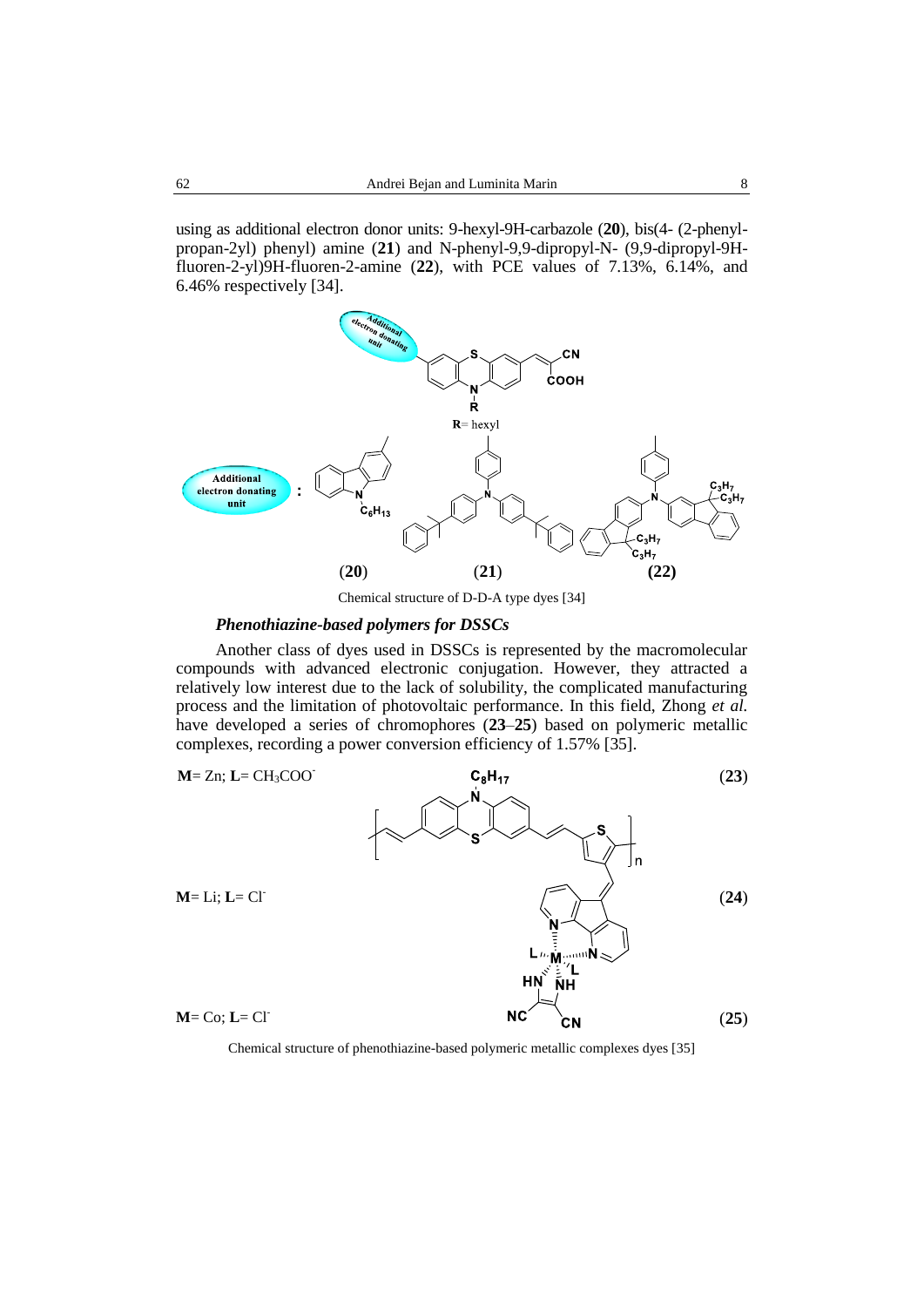An increase in the photovoltaic performance was recorded when purely phenothiazine-based polymeric compounds were used, with various π-spacers (**26**–**30**), attaining PCE values up to 4.7% [36].



Chemical structure of phenothiazine-based polymeric dyes [36]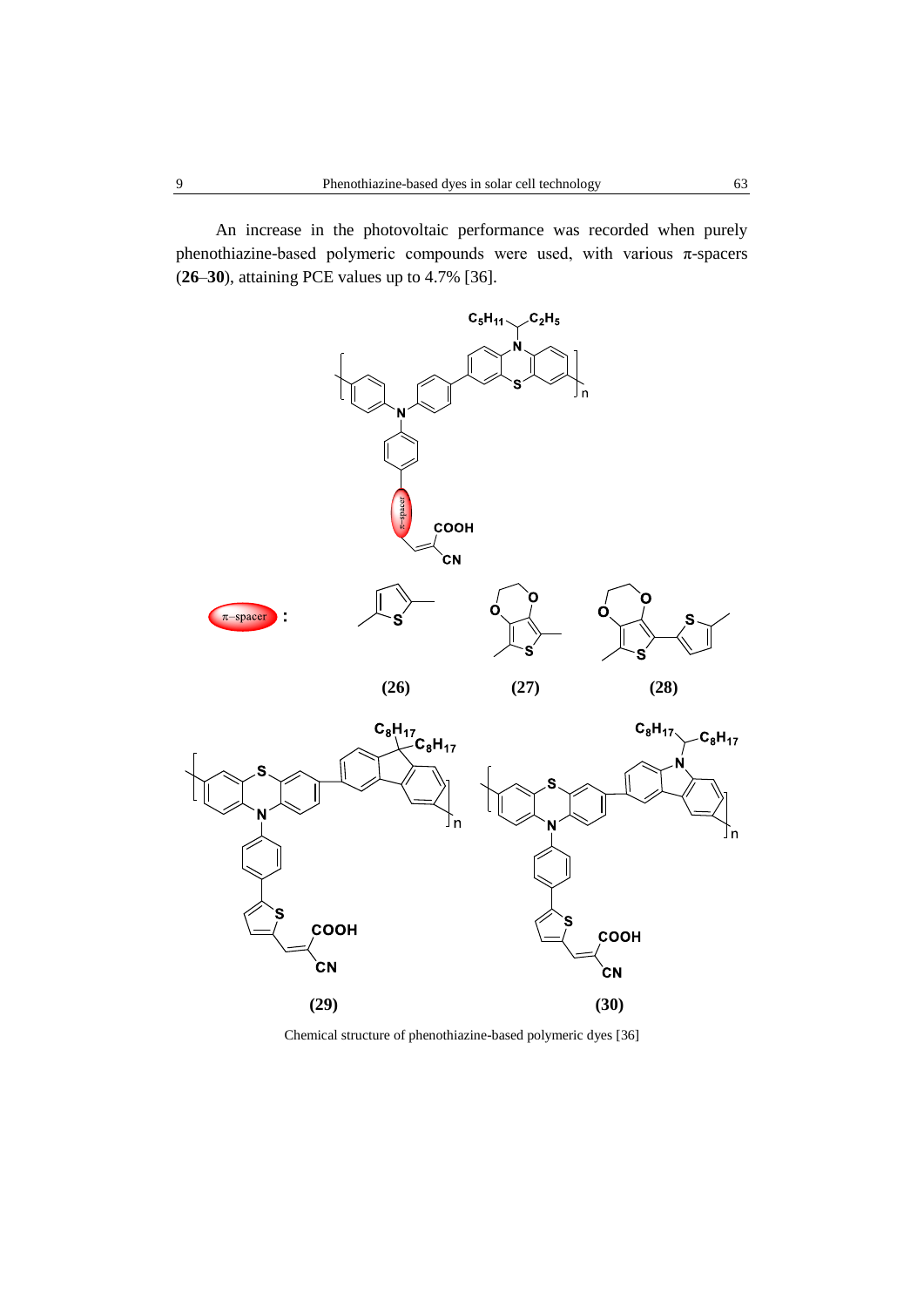To conclude, it can be ascertained that the phenothiazine entity plays a very important role in the field of DSSCs based on organic compounds, being the most promising electron donating unit in such devices.

#### **REFERENCES**

- 1. URBANI M., GRÄTZEL M., NAZEERUDDIN M., TORRES T.S., *Meso-Substituted Porphyrins for Dye-Sensitized Solar Cells*, Chem. Rev., 2014, 1**14**, 12330–12396.
- 2. O'REGAN B., GRÄTZEL M., *A low cost, high efficiency solar cell based on dye-sensitized colloidal TiO<sup>2</sup> films*, Nature,1991, **353**, 737–740.
- 3. GRÄTZEL M., *Recent advances in sensitized mesoscopic solar cells*, Acc. Chem. Res., 2009, **42**, 1788–1798.
- 4. HAGFELDT A., BoOSCHLOO G., SUN L.C., KLOO L., PETTERSSON H., *Dye-sensitized solar cells*, Chem. Rev., 2010, **110**, 6595–6663.
- 5. A. KOJIMA, K. TESHIMA, Y. SHIRAI, *et al*., *Organometal halide perovskites as visible-light sensitizers for photovoltaic cells*, J. Am. Chem. Soc., 2009, **131**, 6050–6051.
- 6. KIM H.S., LEE C.R., IM J.H. *et al*., *Lead iodide perovskite sensitized all-solid-state submicron thin film mesoscopic solar cell with efficiency exceeding 9%*, Sci. Rep., 2012, **2**, 591.
- 7. ZHOU H.P., CHEN Q., G. LI *et al*., *Interface engineering of highly efficient perovskite solar cells*, Science, 2014, **345**, 542–546.
- 8. MISHRA A., FISCHER M.K.R., BAUERLE P., *Metal-free organic dyes for dye-sensitized solar cells: from structure: property relationships to design rules*, Angew. Chem. Int. Ed., 2009, **48**, 2474–2499.
- 9. HAGFELDT A., GRÄTZEL M., *Light-induced redox reactions in nanocrystalline systems*, Chem. Rev., 1995, **95**, 49–68.
- 10. ZHANG S.F, YANG X.D., NUMATA Y. *et al*., *Highly efficient dye-sensitized solar cells: progress and future challenges*, Energy Environ. Sci., 2013, **6**, 1443–1464.
- 11. YAO Z.Y., ZHANG M., WU H. *et al*., *Donor/acceptor indenoperylene dye for highly efficient organic dye-sensitized solar cells*, J. Am. Chem. Soc., 2015, **137**, 3799–3802.
- 12. MATHEWS S., YELLA A., GAO P. *et al*., *Dye-sensitized solar cells with 13% eff iciency achieved through the molecular engineering of porphyrin sensitizers*, Nat. Chem., 2014, **6**, 242–247.
- 13. CHEN C.Y., WANG M., LI J.Y. *et al*., *Highly efficient light-harvesting ruthenium sensitizer for thin-film dye-sensitized solar cells*, ACS Nano, 2009, **3**, 3103–3109.
- 14. STENGEL I., POOTRAKULCHOTE N., DYKEMan R.R. *et al*., *Click-functionalized Ru(II) complexes for dye-sensitized solar cells*, Adv. Energy Mater., 2012, **2**, 1004–1012.
- 15. CHEN C.Y., POOTRAKULCHOTE N., HUNG T.H., *Ruthenium sensitizer with thienothiophene linked carbazole antennas in conjunction with liquid electrolytes for dye-sensitized solar cells*, J. Phys. Chem. C, 2011, **115**, 20043–20050.
- 16. FELDT S.M., GIBSON E.A., GABRIELSSON E. *et al*., *Design of organic dyes and cobalt polypyridine redox mediators for high-efficiency dye-sensitized solar cells*, J. Am. Chem. Soc., 2010, **132**, 16714–16724.
- 17. CHEN C.Y., CHEN J.G., WU S.J. *et al*., *Multifunctionalized ruthenium-based supersensitizers for highly efficient dye-sensitized solar cells*, Angew. Chem. Int. Ed., 2008, **47**, 7342–7345.
- 18. XU B., SHEIBANI E., LIU P. *et al*., *Carbazole-based hole-transport materials for efficient solid-state dye-sensitized solar cells and perovskite solar cells*, Adv. Mater., 2014, **26**, 6629–6634.
- 19. WANG P., ZAKEERUDDIN S. M., MOSER J. E., NAZEERUDDIN M. K., SEKIGUCHU T., GRÄTZEL M., *A stable quasi-solid-state dye-sensitized solar cell with an a mphiphilic ruthenium sensitizer and polymer gel electrolyte*, Nat. Mater., 2003, **2**, 402.